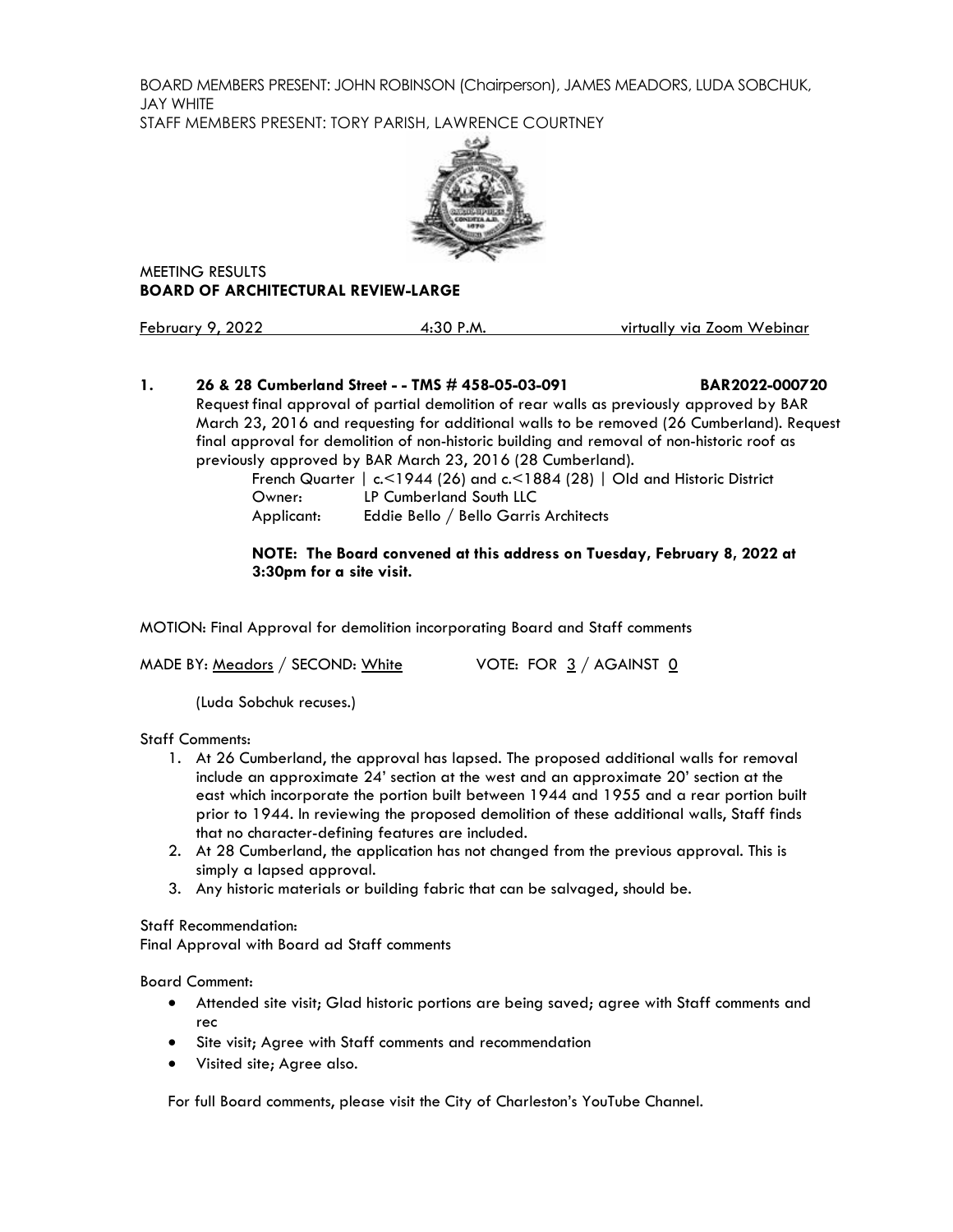February 9, 2022 Page | **2**

#### **2. 26 & 28 Cumberland Street - - TMS # 458-05-03-091 BAR2022-000721**

Request conceptual approval for construction of a new multi-family building on a property having facades along Cumberland, State, and Linguard Streets. New building incorporates existing historic building along Cumberland Street.

French Quarter | Height District 3.5 | Old and Historic District Owner: LP Cumberland South LLC Applicant: Eddie Bello / Bello Garris Architects

MOTION: Deferral incorporating Board and Staff comments

(Luda Sobchuk recuses.)

Staff Comments:

- 1. The east-facing State Street facade is the most successful of the project incorporating vertical proportions, a taller ground floor, a recessed penthouse, and detailing which includes fluted metal panels, brick reveals, and a rhythmic layered framework which harmonizes with its neighbor to the north, the Loutrel Hotel.
- 2. At the east façade, incorporate a similar recessed frame about the fixed panels at the first floor in order to visually thicken the pilasters to match the appearance of these at the second and third floors.
- 3. While the indented corner at the southeast evokes traditional Charleston corner storefronts, the scale of this project and the corner column do not match. The corner column should be omitted in lieu of a cantilevered corner or made more robust.
- 4. The south-facing Cumberland Street façade is a language of voids, created by an abundance of balconies. This skeletal language is out of character with surrounding Charleston buildings which are more solid or opaque with punched openings and it may be too much in contrast with the saved Martschink Building.
- 5. The wide spans of the balcony porches on the south elevation, while interrupted with a single column, read horizontally rather than with good proportions. The brick pilasters are pulled apart and provide minimal solid surface and mass to this elevation.
- 6. Continue the band between the second and third floors at the east façade and southeast corner by incorporating it into the south façade to better tie these elevations together.
- 7. At the north-facing Linguard Street portion, the extended framework to encompass the pool deck, feels like a different expression, especially with closing the curtains. Structure to encompass the pool deck should be recessed and lightened instead.

#### Staff Recommendation:

Deferral with Board and Staff comments for massing of solid/void language and for more cohesiveness in the architectural language between elevations.

Board Comment:

- Recognize the architectural motif of using masonry but pursuing lightness, and this is not inappropriate for this location. Solid heavy masonry might be overwhelming. The egg crate effect that comes about from the balconies is hard to work with in Charleston, and this is an area that needs study. Considering the extent of Staff and Public comment, which can be resolved, this most likely points to a deferral.
- No additional comment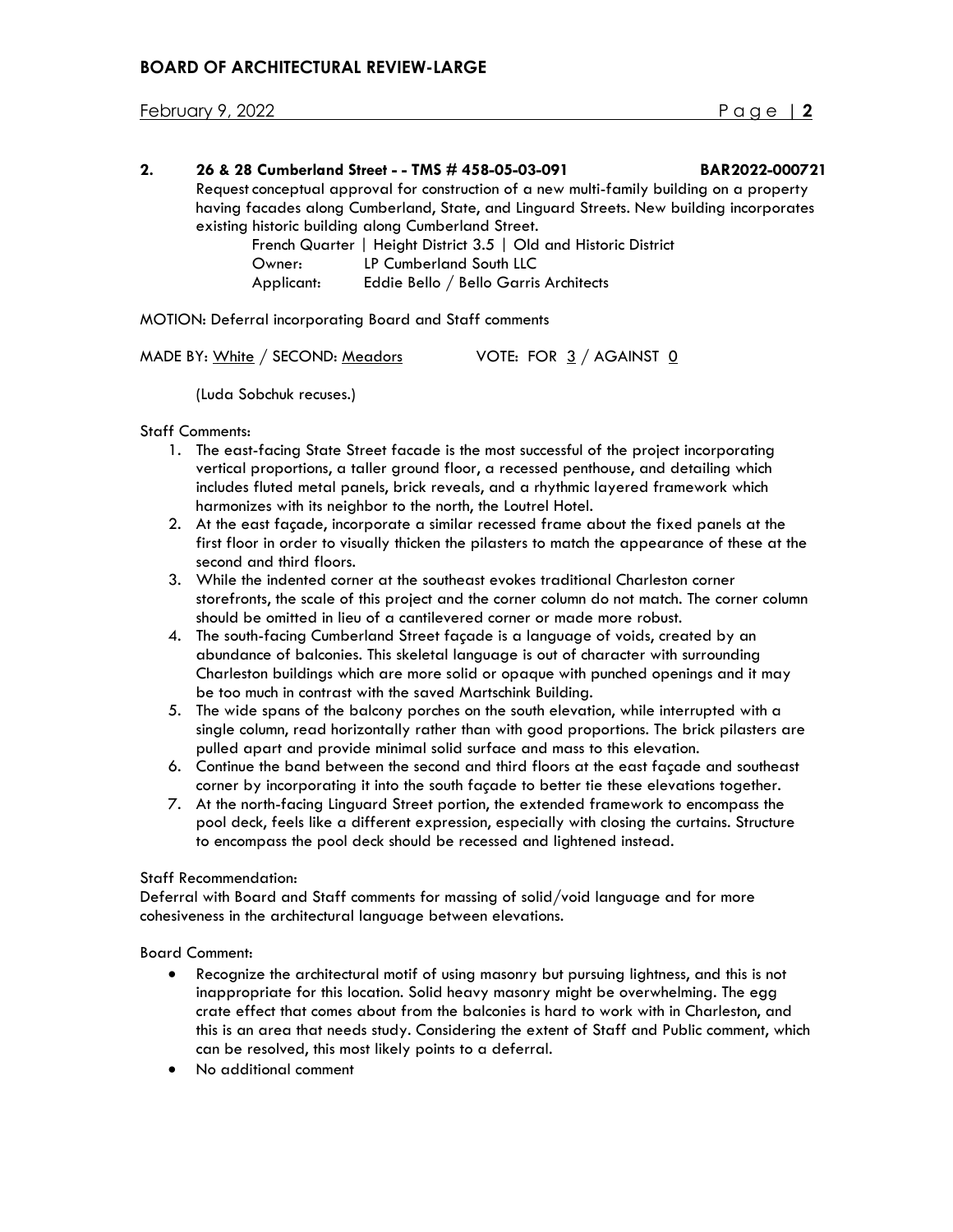## **BOARD OF ARCHITECTURAL REVIEW-LARGE**

#### February 9, 2022 Page | **3**

• The eastern elevation is very successful. Like the stepping down to the neighborhood. Will look at perspective from Philadelphia Alley. Street is so narrow that there is some question about visibility of some portions when at street-level.

For full Board comments, please visit the City of Charleston's YouTube Channel.

**3. 1142 Morrison Drive - - TMS # 461-09-01-007/008 BAR2022-000722** Request final approval for demolition of a two-story building including the surrounding associated infrastructure.

|            | East Central   c. 2002   Historic Corridor District |  |
|------------|-----------------------------------------------------|--|
| Owner:     | International Longshoremens Association / LMC       |  |
| Applicant: | Clark Batchelder / Goff D'Antonio Associates        |  |

#### **NOTE: The Board convened at this address on Tuesday, February 8, 2022 at 4:45pm for a site visit.**

#### **DEFERRED BY APPLICANT**

# **4. 176 & 186 Concord Street - - TMS # 459-00-00-009/091 BAR2021-000658**

Request final approval of mock-up panel for hotel.

French Quarter | Height District 56/30V | Old City District Owner: Leaucadia Coast Properties Applicant: Nathan Schutte / McMillan Pazdan Smith Architecture

**NOTE: The Board convened at this address on Tuesday, February 8, 2022 at 4:15pm for a site visit.**

MOTION: Approval of the Mock-up incorporating Baard and Staff comments

MADE BY: Meadors / SECOND: White  $V$  VOTE: FOR  $\frac{4}{3}$  / AGAINST  $\frac{0}{3}$ 

Staff Comments:

- 1. Per site visit.
- 2. Shutter hinges are located on the wall instead of on the window jamb. Confirm operability.

Staff Recommendation: Approval of Mock-Up with Board and Staff comments

Board Comment:

- Nice to have a mock-up that doesn't have much comment.
- Workmanship was very good.

For full Board comments, please visit the City of Charleston's YouTube Channel.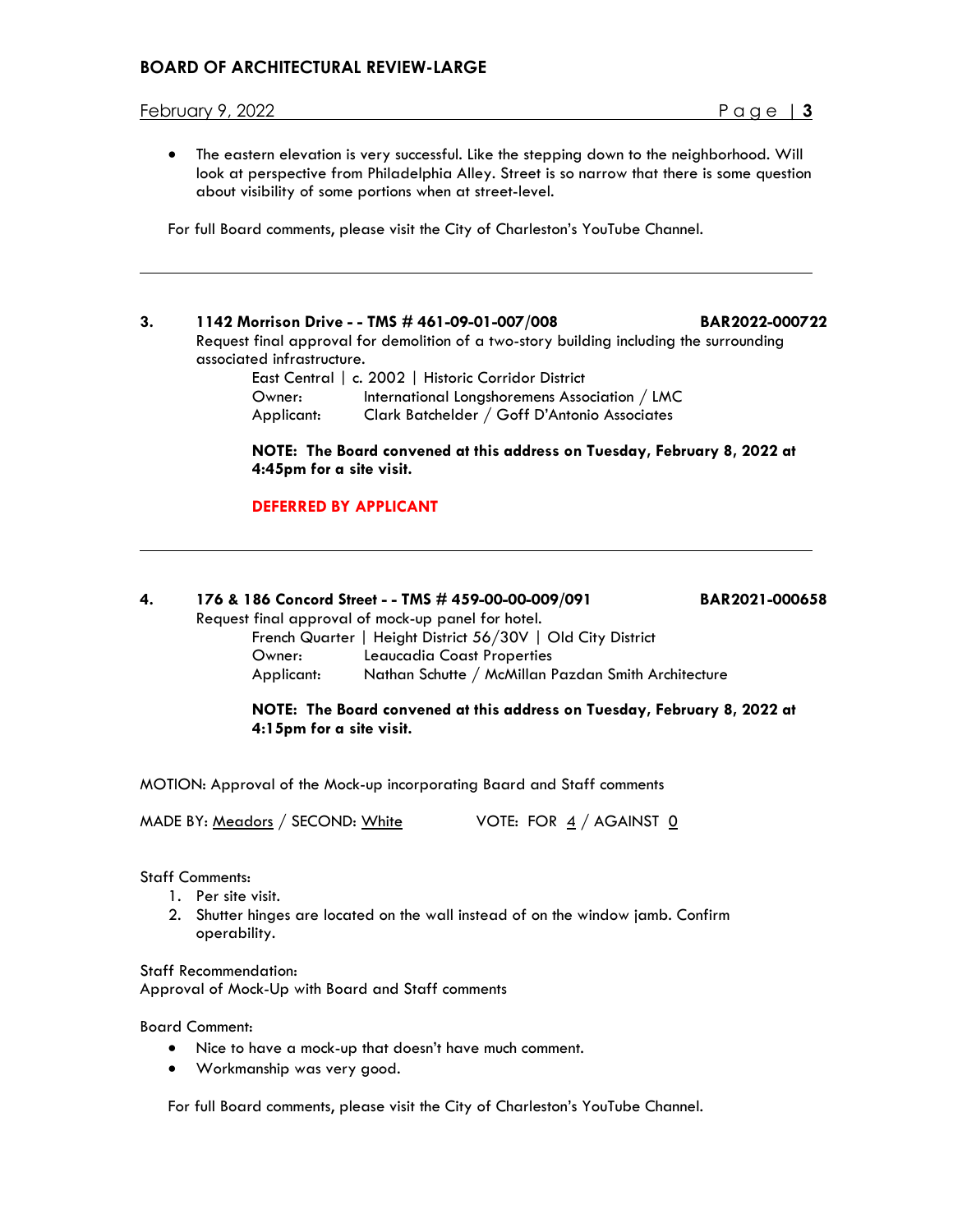## **BOARD OF ARCHITECTURAL REVIEW-LARGE**

February 9, 2022 Page | **4**

| 5. | 110 Calhoun Street - - TMS # 459-13-03-020                                        |                                                                               | BAR2022-000723 |
|----|-----------------------------------------------------------------------------------|-------------------------------------------------------------------------------|----------------|
|    | Request conceptual approval of Emanual Nine Memorial, Survivor's Garden, and site |                                                                               |                |
|    | improvements.                                                                     |                                                                               |                |
|    |                                                                                   | Garden District   Old and Historic District                                   |                |
|    | Owner:<br>Applicant:                                                              | Emanual African Methodist Episcopal Church<br>Arianne Wolfe / DesignWorks, LC |                |
|    |                                                                                   |                                                                               |                |

MOTION: Conceptual Approval with Board and Staff comments

| MADE BY: White / SECOND: Meadors | VOTE: FOR 4 / AGAINST 0 |  |
|----------------------------------|-------------------------|--|
|                                  |                         |  |

#### Staff Comments:

- 1. The series of bollards which appear in the plans and renderings are within the purview of the DRC, and not of this Board. The Applicant is aware of discussions regarding these.
- 2. The design has been well received by all who have seen it.
- 3. The Board needs to determine how much of the sample material palette and workmanship they wish to see as samples or on site.

Staff Recommendation:

Conceptual Approval with Board and Staff comments.

Board Comment:

- Regarding samples or mock-up, comfortable with video conference of mock-up where it exists on site Italy.
- Comfortable with samples, photos, and any other material the Applicant feels appropriate to convey the design and material selection.
- Question regarding inclusions of bollards.
- Fantastic proposal
- Thrilled to see an interesting design and public art; though unfortunate circumstances. Design is wonderfully done. Looking forward to seeing execution.

For full Board comments, please visit the City of Charleston's YouTube Channel.

#### **6. 810 Meeting Street - - TMS # 461-09-01-010 BAR2020-000173**

Request final approval for construction of hotel with mixed-use elements. East Central | Historic Corridor District

Owner: TMG 810 Meeting Street LLC Applicant: Stephen Ramos / LS3P

MOTION: Final Approval incorporating Board and Staff comments with Final Review By Staff.

MADE BY: White / SECOND: Meadors VOTE: FOR 3 / AGAINST 0